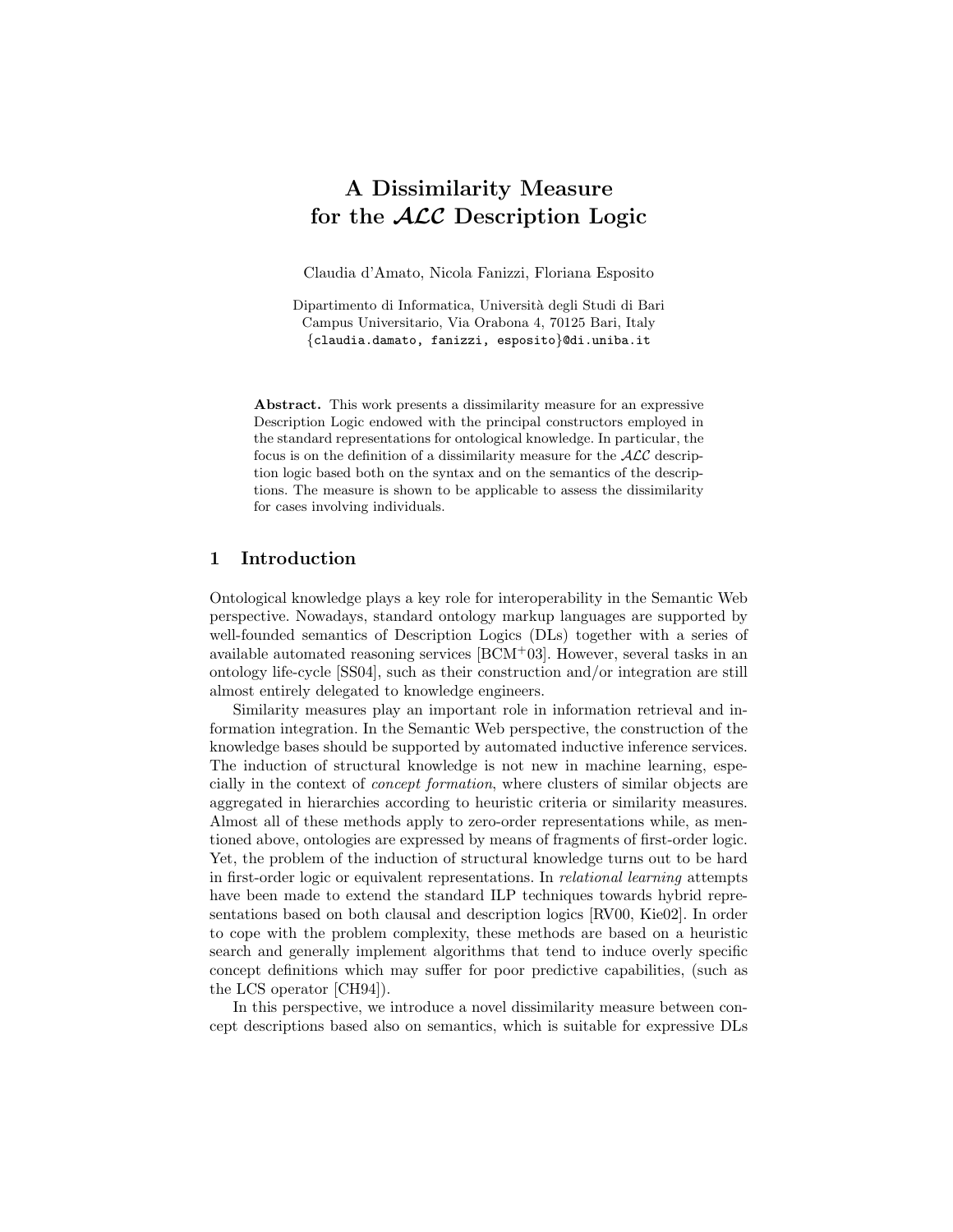like  $\mathcal{ALC}$  [SSS91, BCM+03]. Since a merely syntactic approach has proven too weak to enforce standard inferences (namely subsumption)  $[BCM+03]$ , when expressive DLs are taken into account, a different approach is necessary. Also a dissimilarity measure, then, should be founded on the underlying semantics, rather than on the syntactic structure of concept descriptions.

Besides measuring the dissimilarity of two concept descriptions, we also propose a individual-to-concept and an individual-to-individual dissimilarity, based on notion of *most specific concept* of an individual (see  $[BCM^+03]$ , chap. 2) for applying the same measure to these different cases.

Similarity measures may support also retrieval and ontology integration. Such a measure can be the basis for adapting an existing clustering method to this representation (or devising a new one) operating in a top-down (partitional) or bottom-up (agglomerative) fashion. Moreover, the dissimilarity measure can be also employed for Information Retrieval or Information Integration purposes applied to DL knowledge bases and also for Case-based Reasoning systems.

As discussed in the following, the method can effectively compute the dissimilarity measure with a complexity which depends on the complexity of standard inferences as a baseline.

The remainder of the paper is organized as follows. The next section reviews related work on related measures. In Sect. 3 the representation language is presented. The dissimilarity measure is illustrated in Sect. 4 and is discussed in Sect. 5. Possible developments of the method are examined in Sect. 6.

# 2 Related Work

Similarity and dissimilarity measures play an important role in information retrieval and information integration. Recent investigations in these fields have emphasized the use of ontologies and semantic similarity functions as a mechanism for comparing concepts and/or concept instances that can be retrieved or integrated across heterogeneous repositories [JC97, GMV99].

A semantic similarity is typically determined as a function of the path distance between terms in the hierarchical structure underlying the ontology [BHP94]. Other methods to assess semantic similarity within a single ontology are feature matching [Tve97] and information content [Res99]. The former approach uses both common and discriminant features among concepts and/or concept instances in order to compute the semantic similarity. The latter methods are founded on Information Theory. They define a similarity measure between two concepts within a concept hierarchy in terms of the amount of information conveyed by the immediate super-concept subsuming the concepts under comparison. This is a measure of the variation of information crossing from a description level to a more general one.

A recent work [WB99] presents a number of measures for comparing concepts located in different and possibly heterogeneous ontologies. The following requirements are made for this measure:

– the formal representation supports inferences such as subsumption;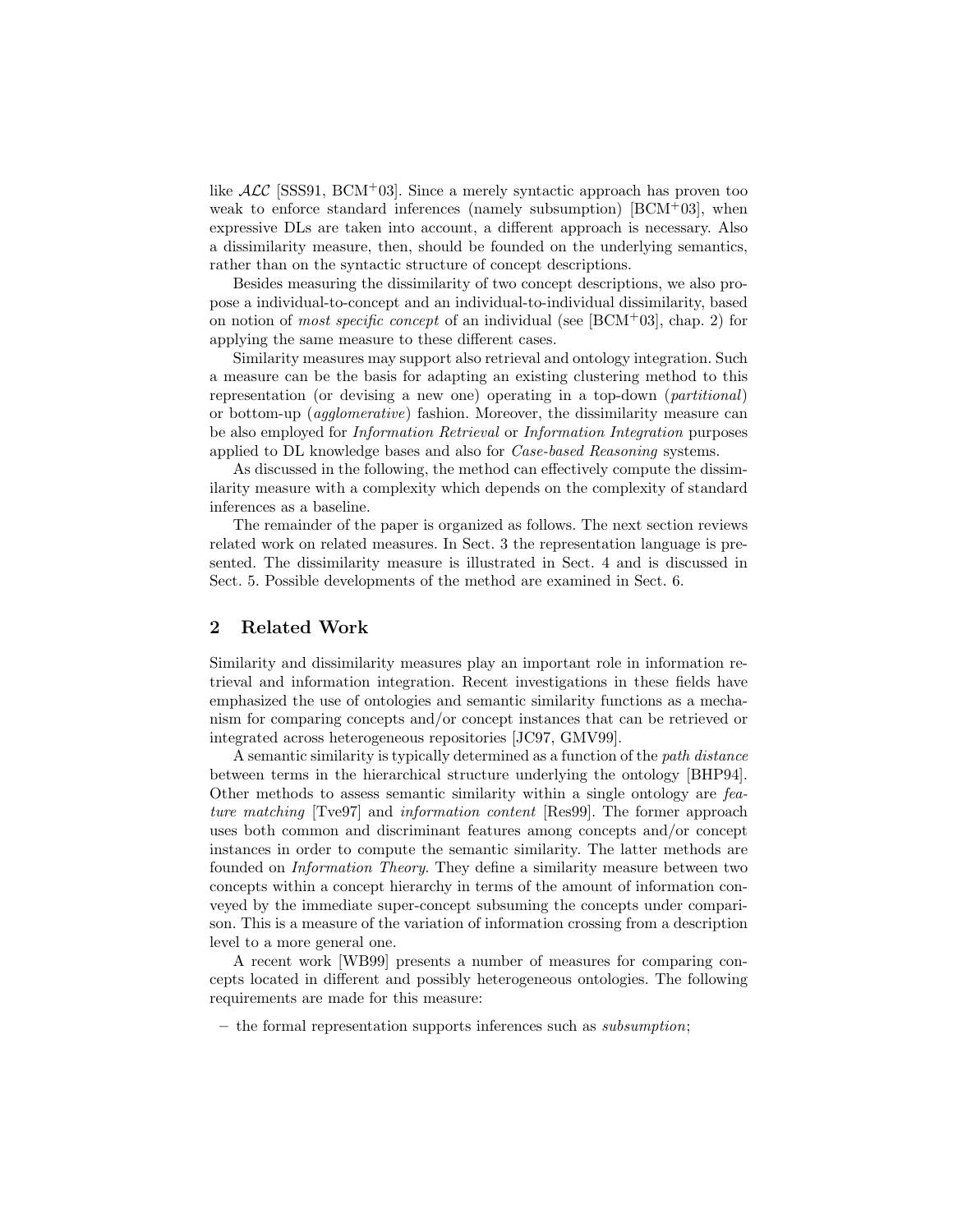– local concepts in different ontologies inherit their definitional structure from concepts in a shared ontology.

This study assumes that the intersection of sets of concept instances is an indication of the correspondence between these concepts. Three main types of measures for comparing concept descriptions are discussed in this work:

- 1. filter measures based on a path-distance
- 2. matching measures based on graph matching establish one-to-one correspondence between elements of the concept descriptions, and
- 3. probabilistic measures that give the correspondence in terms of the joint distribution of concepts.

Other similarity measures have been developed to compute similarity values among classes (concepts) belonging to different ontologies. These measures are able to take into account the difference in the levels of explicitness and formalization of the different ontology specifications. Particularly, in [RE03] a similarity function determines similar entity classes by using a matching process making use of synonym sets, semantic neighborhood, and discriminating features that are classified into parts, functions, and attributes.

Another approach [Man00], aimed at finding commonalities among concepts or among assertions, employs the Least Specific Concept operator (LCS [CH94,  $BCM<sup>+</sup>03$ ) that computes the most specific generalization of the input concepts (with respect to subsumption, see the next section for a formal definition). This approach is generally intended for information retrieval purposes. Considered a knowledge base and a query concept, a filter mechanism selects another concept from the knowledge base that is relevant for the query concept. Then the LCS of the two concepts is computed and finally all concepts subsumed by the LCS are returned.

Most of the cited works adopt a semantic approach in conjunction with the structure of the considered concept descriptions. Thus, they are liable to the phenomenon of the rapid growth of the description granularity. Besides the syntactic structure of concept descriptions becomes much less important when richer DL representations are adopted due to the expressive operators that can be employed. For these reasons, we have decided to focus our attention to a measure which is strongly based on semantics. In this respect, to the best of our knowledge, there has been no comparable effort in the literature, except the ideas in [BWH05].

# 3 The Representation Language

In relational learning, several solutions have been proposed for the adoption of an expressive fragment of first-order logic endowed with efficient inference procedures. Alternatively, the data model of a knowledge base can be expressed by means of DL concept languages which are empowered with precise semantics and effective inference services  $[BCM^+03]$ . Besides, most of the ontology markup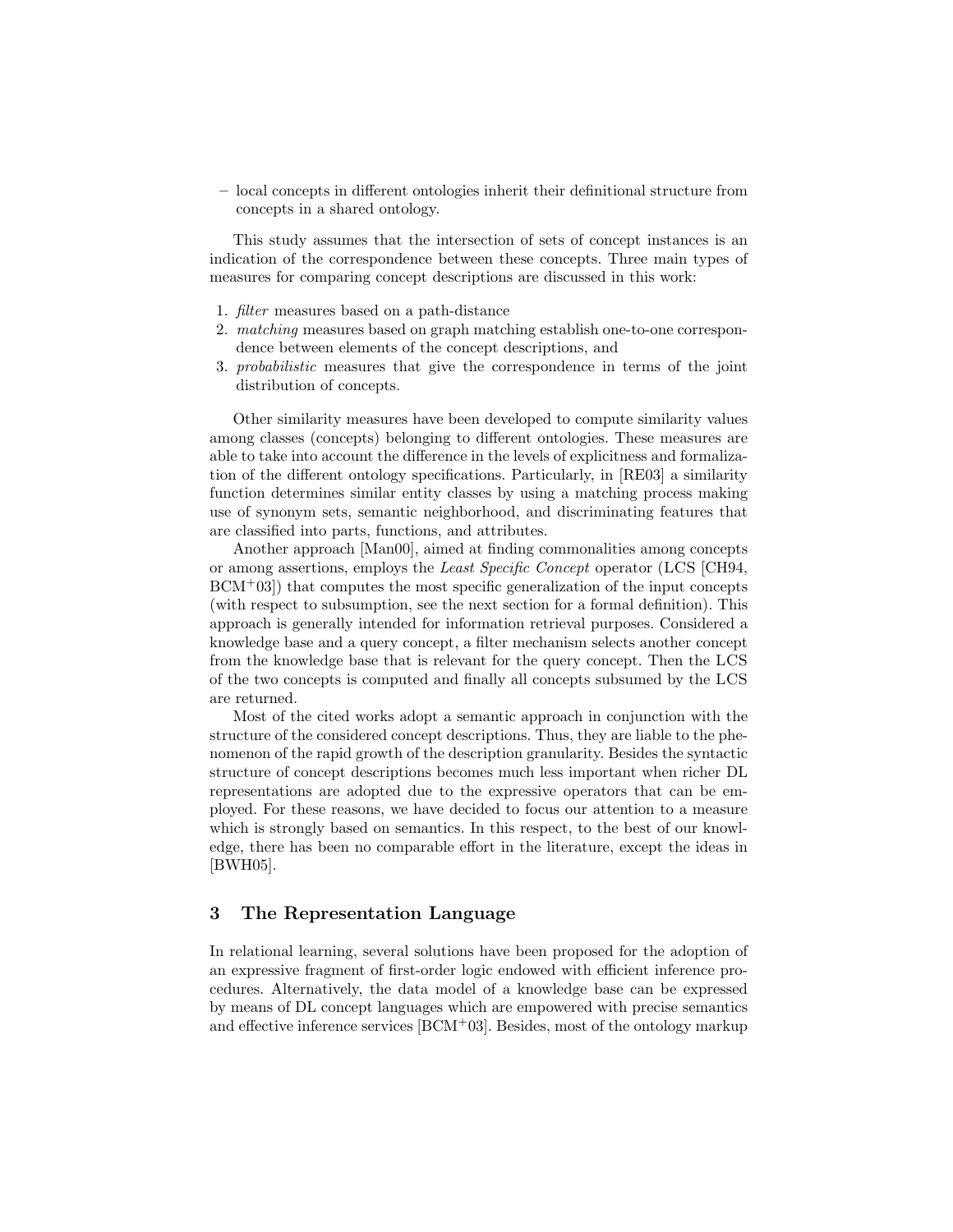Table 1.  $ALC$  constructors and their meaning.

| Name                                                                            | Syntax Semantics                                                                                                                                                            |
|---------------------------------------------------------------------------------|-----------------------------------------------------------------------------------------------------------------------------------------------------------------------------|
| top concept                                                                     |                                                                                                                                                                             |
| bottom concept                                                                  |                                                                                                                                                                             |
|                                                                                 | concept $C \subset C^{\mathcal{I}} \subset \Delta^{\mathcal{I}}$                                                                                                            |
| concept negation $\neg C$ $\Delta^{\mathcal{I}} \setminus C^{\mathcal{I}}$      |                                                                                                                                                                             |
| concept conjunction $C_1 \sqcap C_2$ $C_1^{\mathcal{I}} \cap C_2^{\mathcal{I}}$ |                                                                                                                                                                             |
| concept disjunction $C_1 \sqcup C_2$ $C_1^{\mathcal{I}} \cup C_2^{\mathcal{I}}$ |                                                                                                                                                                             |
|                                                                                 | existential restriction $\exists R.C \quad \{x \in \Delta^{\mathcal{I}} \mid \exists y \in \Delta^{\mathcal{I}}((x, y) \in R^{\mathcal{I}} \land y \in C^{\mathcal{I}})\}\$ |
| universal restriction                                                           | $\forall R.C \quad \{x \in \Delta^{\mathcal{I}} \mid \forall y \in \Delta^{\mathcal{I}}((x, y) \in R^{\mathcal{I}} \rightarrow y \in C^{\mathcal{I}})\}\$                   |

languages for the Semantic Web (e.g., OWL) are founded in Description Logics: representation languages borrow and implement the typical constructors of the DL languages. Although it can be assumed that annotations and conceptual models are maintained and transported using the XML-based languages mentioned above, the syntax of the representation adopted here is taken from the standard constructors proposed in the DL literature [BCM<sup>+</sup>03]. These DL representations turn out to be both sufficiently expressive and efficient from an inferential viewpoint.

In this section we recall syntax and semantics for the reference representation  $\text{ALC}$  [SSS91] which is adopted in the rest paper for it turns out to be sufficiently expressive to support most of the principal constructors of an ontology markup language for the Semantic Web.

In a DL language, primitive *concepts*, denoted with names taken from  $N_C =$  $\{C, D, \ldots\}$ , are interpreted as subsets of a certain domain of objects (resources) or equivalently as unary relation on such domain and primitive roles, denoted with names taken from  $N_R = \{R, S, \ldots\}$ , are interpreted as binary relations on such a domain (properties). Complex concept descriptions can be built using primitive concepts and roles by means of the constructors in Table 1. Their semantics is defined by an *interpretation*  $\mathcal{I} = (\Delta^{\mathcal{I}}, \cdot^{\mathcal{I}})$ , where  $\Delta^{\mathcal{I}}$  is the *domain* of the interpretation and the functor  $\cdot^{\mathcal{I}}$  stands for the *interpretation function*, mapping the intension of concepts and roles to their extension.

A knowledge base  $\mathcal{K} = \langle \mathcal{T}, \mathcal{A} \rangle$  contains two components: A T-box T and an A-box A. T is a set of concept definitions  $C \equiv D$ , meaning  $C^{\mathcal{I}} = D^{\mathcal{I}}$ , where  $C$  is the concept name and  $D$  is a description given in terms of the language constructors. A contains extensional assertions on concepts and roles, e.g.  $C(a)$ and  $R(a, b)$ , meaning, respectively, that  $a^{\mathcal{I}} \in C^{\mathcal{I}}$  and  $(a^{\mathcal{I}}, b^{\mathcal{I}}) \in R^{\mathcal{I}}$ ;  $C(a)$  and  $R(a, b)$  are said respectively instance of the concept C and instance of the role R, more generally it is said (without loss of generality) that the individual  $\alpha$  is instance of the concept  $C$  and the same for the role. A notion of *subsumption* between concepts is given in terms of the interpretations: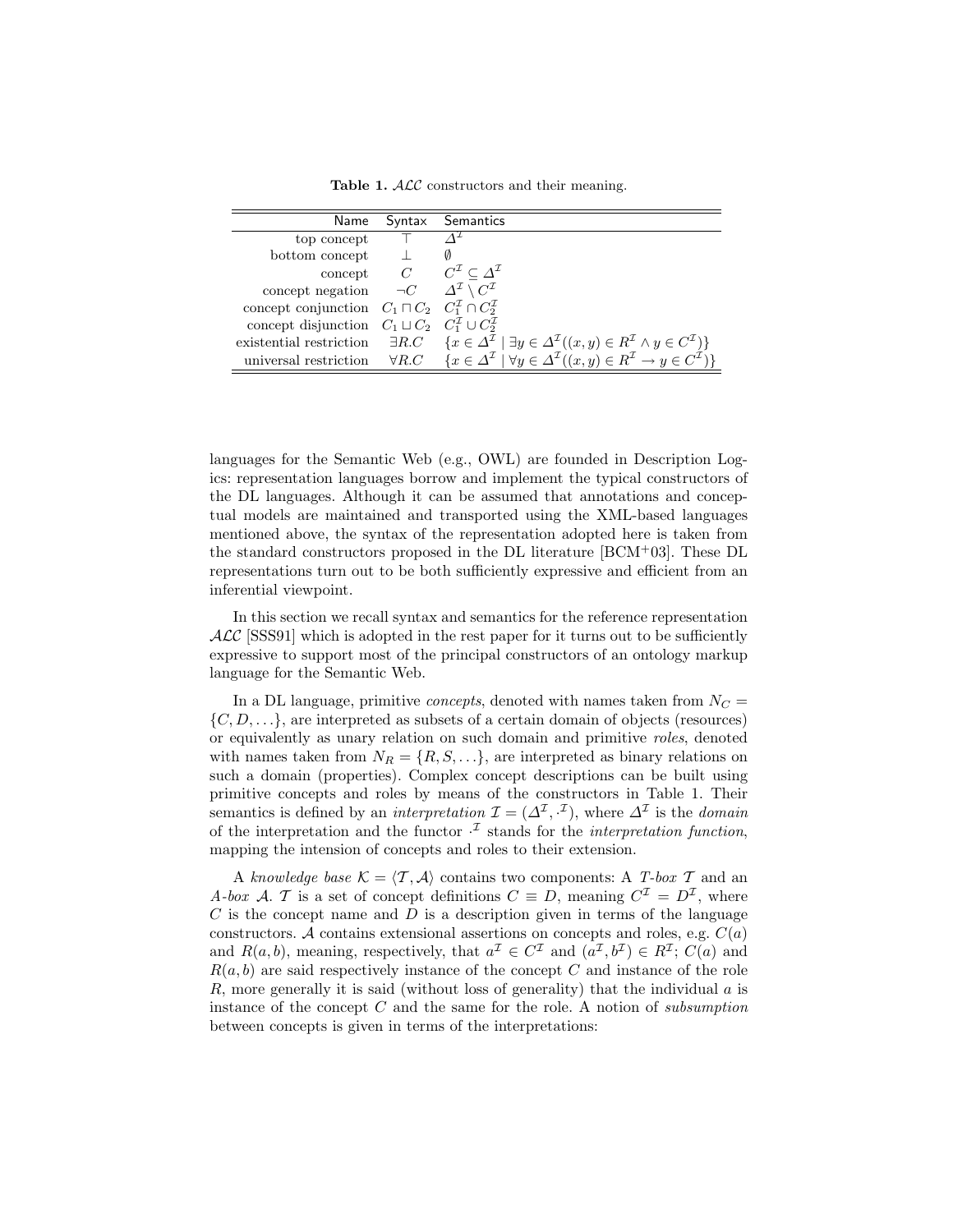Definition 3.1 (subsumption). Given two concept descriptions C and D, C subsumes D, denoted by  $C \supseteq D$ , iff for every interpretation I it holds that  $C^{\mathcal{I}} \supseteq D^{\mathcal{I}}$ .

Axioms based on subsumption  $(C \supseteq D)$  are generally also allowed in the T-boxes as partial definitions. Indeed,  $C \equiv D$  amounts to  $C \sqsupseteq D$  and  $D \sqsupseteq C$ .

Example 3.1. An instance of concept definition in the proposed language is:

Father ≡ Male u ∃hasChild.Person

which corresponds to the sentence: "a father is a male (person) that has some persons as his children".

The following are instances of simple assertions:

Male(Leonardo), Male(Vito), hasChild(Leonardo, Vito).

Supposing that Male  $\sqsubseteq$  Person is known (in the T-box), one can deduce that: Person(Leonardo), Person(Vito) and then Father(Leonardo).

Given these primitive concepts and roles, it is possible to define many other related concepts:

$$
Parent \equiv Person \sqcap \exists hasChild.Person
$$

and

$$
\text{FatherWithout Sons} \equiv \text{Male} \sqcap \exists \text{hasChild}.\text{Person}\ \sqcap \newline \forall \text{hasChild}.(\neg \text{Male})
$$

It is easy to see that the following relationships hold: Parent  $\supseteq$  Father and  $\Box$  FatherWithoutSons.  $\Box$ 

One of the most important inference services from the inductive learning viewpoint is instance checking, that is deciding whether an individual is an instance of a concept (w.r.t. an A-box). Related to this problem, it is often necessary to solve the *realization problem* that requires to compute, given an A-box and an individual the concepts which the individual belongs to:

### Definition 3.2 (most specific concept).

Given an A-box A and an individual a, the most specific concept of a w.r.t. A is the concept C, denoted  $\mathsf{MSC}_\mathcal{A}(a)$ , such that  $\mathcal{A} \models C(a)$  and  $\forall D$  such that  $\mathcal{A} \models D(a), \text{ it holds: } C \sqsubseteq D$ 

where  $\models$  stands for the standard semantic deduction [CL73].

In the general case of a cyclic A-box expressed in a an expressive DL endowed with existential or numeric restriction the MSC cannot be expressed as a finite concept description [BCM<sup>+</sup>03], thus it can only be approximated.

Since the existence of the MSC for an individual w.r.t. an A-box is not guaranteed or it is difficult to compute, generally an approximation of the MSC is considered up to a certain depth  $k$ . The maximum depth  $k$  has been shown to correspond to the depth of the considered A-box, as defined in [Man00].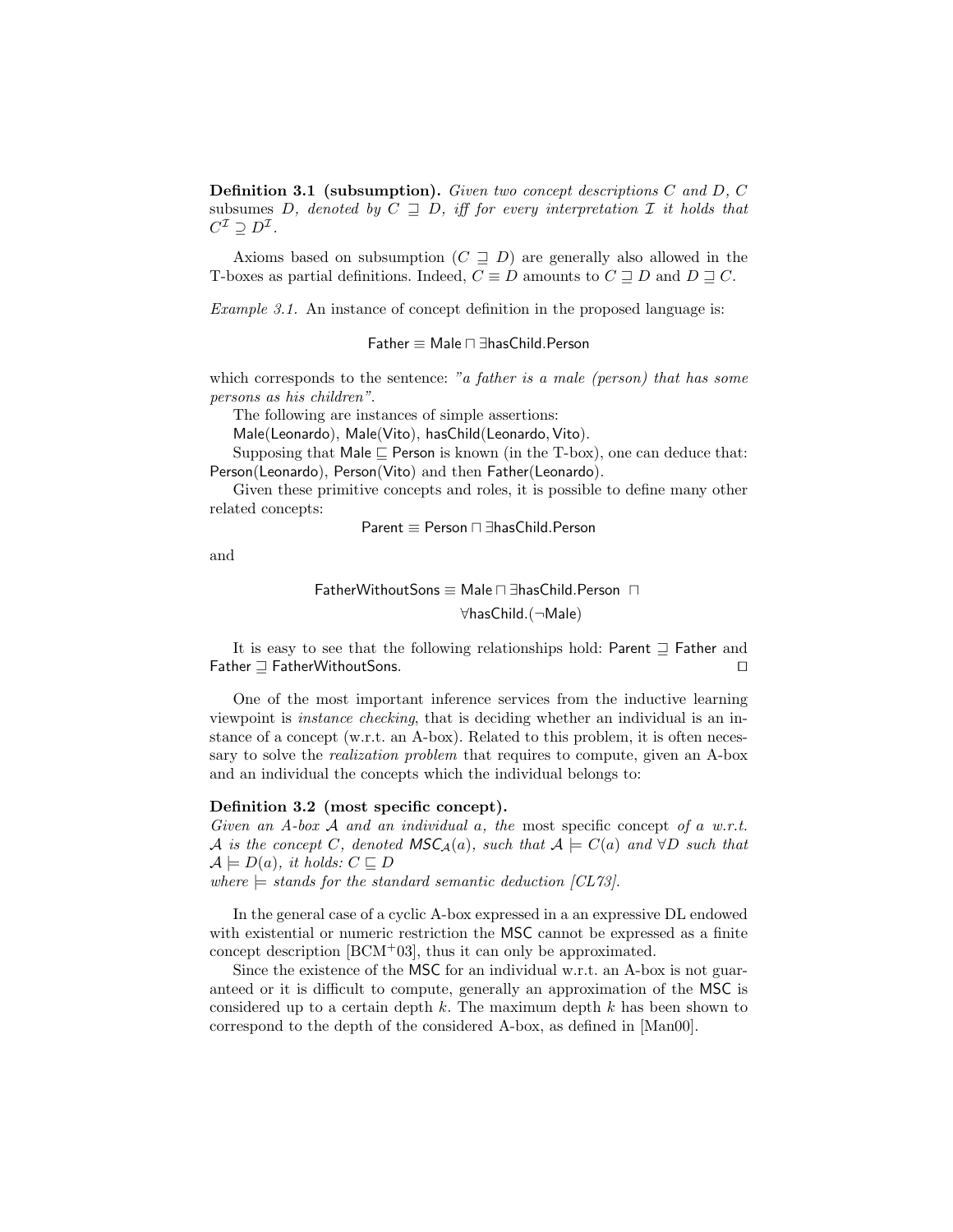Henceforth we will indicate generically an approximation to the maximum depth with MSC<sup>∗</sup> .

Especially for rich DL languages such as  $ALC$ , many semantically equivalent (yet syntactically different) descriptions can be given for the same concept, which is the reason for preferring employing semantic approaches to reasoning over structural ones. Nevertheless equivalent concepts can be reduced to a normal form by means of rewriting rules that preserve their equivalence, such as:  $\forall R.C_1\sqcap$  $\forall R.C_2 \equiv \forall R.(C_1 \sqcap C_2)$  (see [BCM<sup>+</sup>03] for issues related to normalization and simplification).

Particularly, an  $ALC$  normal form can be defined as follows:

**Definition 3.3** ( $\mathcal{ALC}$  normal form). A concept description D is in  $\mathcal{ALC}$  normal form iff  $D \equiv \perp$  or  $D \equiv \top$  or if  $D = D_1 \sqcup \cdots \sqcup D_n$  with

$$
D_i = \bigcap_{A \in \text{prim}(D_i)} A \ \sqcap \bigcap_{R \in N_R} \left[ \forall R.\text{val}_R(D_i) \sqcap \bigcap_{E \in \text{ex}_R(D_i)} \exists R.E \right]
$$

where

- $-$  for all  $i = 1, \ldots, n, D_i \not\equiv \perp$
- $-$  prim $(C)$  denotes the set of all (negated) concept names occurring at the top level of the description C;
- val<sub>R</sub>(C) denotes the conjunction of concepts  $C_1 \sqcap \cdots \sqcap C_n$  in the value restriction of role R, if any (otherwise val $_R(C) = \top$ );
- $-$  ex<sub>R</sub>(C) denotes the set of concepts in the value restriction of the role R.
- for any R, every sub-description in  $\exp(D_i)$  and  $\text{val}_R(D_i)$  is in normal form.

This form can be employed for defining an ordering over the concept descriptions.

# 4 The Dissimilarity Measure

As a first step we need to define a dissimilarity measure for  $\mathcal{ALC}$  descriptions. In order to achieve this goal, we introduce a function which is necessary for the correct definition of a dissimilarity measure. This should be a definite positive function on the set of  $\mathcal{ALC}$  normal form concept description, defined making use of the syntax and semantics of the concepts (and roles) involved in the descriptions.

#### 4.1 Overlap Function

The function is formally defined as follows:

#### Definition 4.1 (overlap function).

Let  $\mathcal{L} = \mathcal{ALC}/_{\equiv}$  be the set of all concepts in ALC normal form and let A be an A-box with canonical interpretation  $\mathcal I$  and let  $|\Delta|$  be the number of all individuals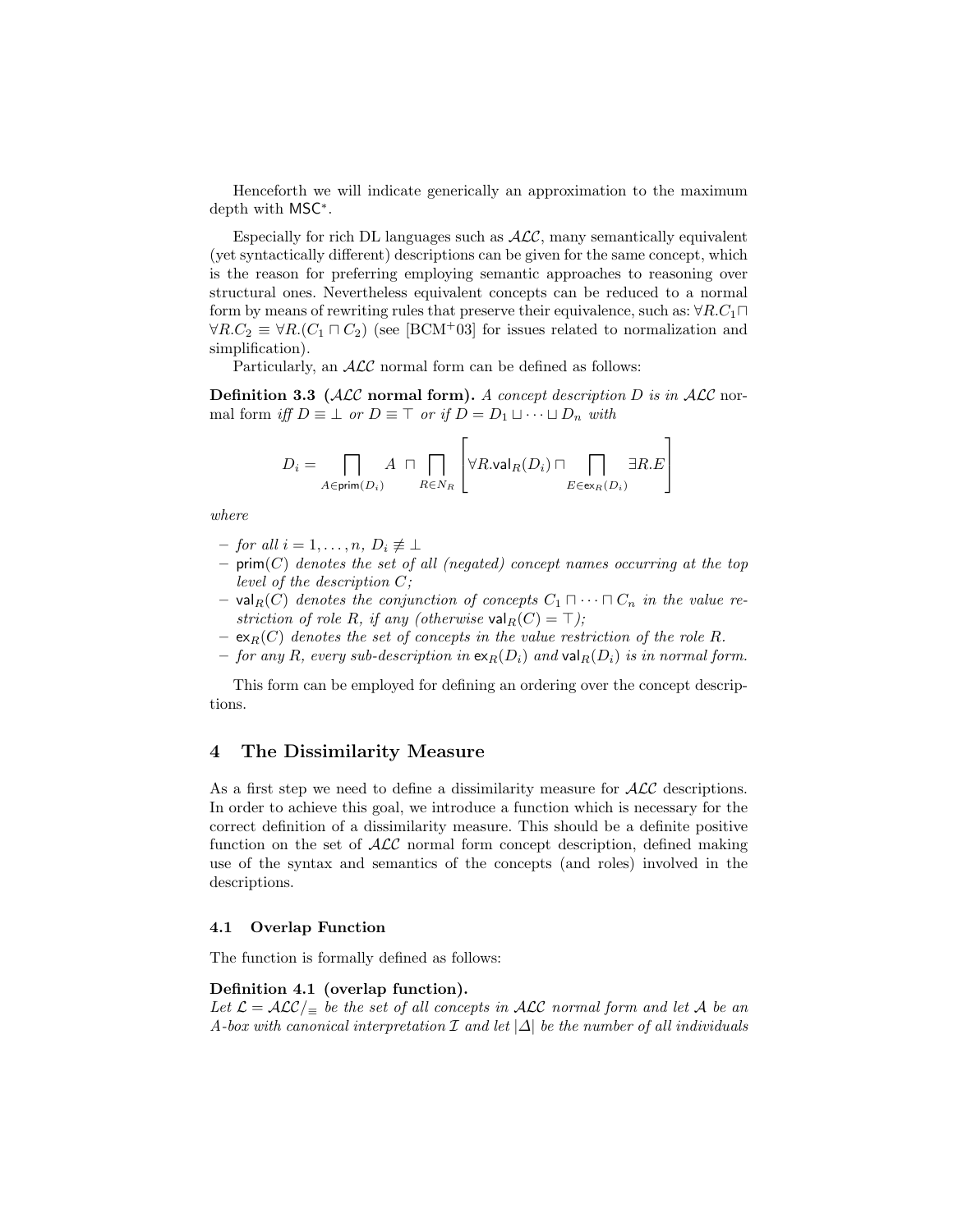in the A-box. f is a function<sup>1</sup>  $f : \mathcal{L} \times \mathcal{L} \mapsto R^+$  defined as follows:

for all  $C, D \in \mathcal{L}$ , with  $C = \bigsqcup_{i=1}^{n} C_i$  and  $D = \bigsqcup_{j=1}^{m} D_j$ 

$$
f(C, D) := f_{\sqcup}(C, D) = \begin{cases} |\Delta| & \text{if } C \equiv D \\ 0 & \text{if } C \sqcap D = \bot \\ 1 + \lambda \cdot \max_{i \in [1, n]} f_{\sqcap}(C_i, D_j) & o.w. \end{cases}
$$

where  $\lambda$  is a weighting factor

$$
f_\sqcap(C_i,D_j):=f_P(\mathsf{prim}(C_i),\mathsf{prim}(D_j))+f_\forall(C_i,D_j)+f_\exists(C_i,D_j)
$$

$$
f_P(\textsf{prim}(C_i), \textsf{prim}(D_j)) := \frac{|PE(C_i) \cup PE(D_j)|}{|(PE(C_i) \cup PE(D_j)) \setminus (PE(C_i) \cap PE(D_j))|}
$$

where,

 $-PE(C_i) := (\bigcap_{P \in \text{prim}(C_i)} P)^{\mathcal{I}}$  and  $PE(D_j) := (\bigcap_{P \in \text{prim}(D_j)} P)^{\mathcal{I}}$ (extension of the primitive concepts conjunctions)  $-f_P(\textsf{prim}(C_i), \textsf{prim}(D_j)) = |\Delta|$  when  $(\textsf{prim}(C_i))^{\mathcal{I}} = (\textsf{prim}(D_j))^{\mathcal{I}}$ 

$$
f_{\forall}(C_i, D_j) := \sum_{R \in N_R} f_{\sqcup}(\mathsf{val}_R(C_i), \mathsf{val}_R(D_j))
$$
  

$$
f_{\exists}(C_i, D_j) := \sum_{R \in N_R} \sum_{k=1}^N \max_{p=1,\ldots,M} f_{\sqcup}(C_i^k, D_j^p)
$$

where  $C_i^k \in \mathsf{ex}_R(C_i)$  and  $D_j^p \in \mathsf{ex}_R(D_j)$  and we suppose w.l.o.g. that  $N =$  $|\exp(C_i)| \geq |\exp(D_j)| = M$ , otherwise the indices N and M are to be exchanged in the formula above.

The function f represents a measure of the overlap between two concept descriptions (namely C and D) expressed in  $\mathcal{ALC}$  normal form. It is defined recursively beginning from the top level of the concept descriptions (a disjunctive level) up to the bottom level represented by (conjunctions of) primitive concepts.

In case of disjunction, the overlap between the two concepts is equal to the maximum of the overlaps calculated among all couples of disjuncts  $(C_i, D_j)$  that make up the top level of the considered concepts, decreased by the weighting factor  $\lambda$  which might be defined as a function of the level where the (sub-concepts) occur within the overall concept descriptions (e.g.  $\lambda = 1$ /level). This weight is useful to decrease the importance of the overlap of the sub-concepts; particularly the importance of the overlap decreases with the increasing of the level.

Then, since every disjunct is a conjunction of descriptions, it is necessary to calculate the overlap between conjunctive concepts. This overlap is calculated

 $\frac{1}{1}$  we omit the name A of the A-box for keeping the notation as simple as possible.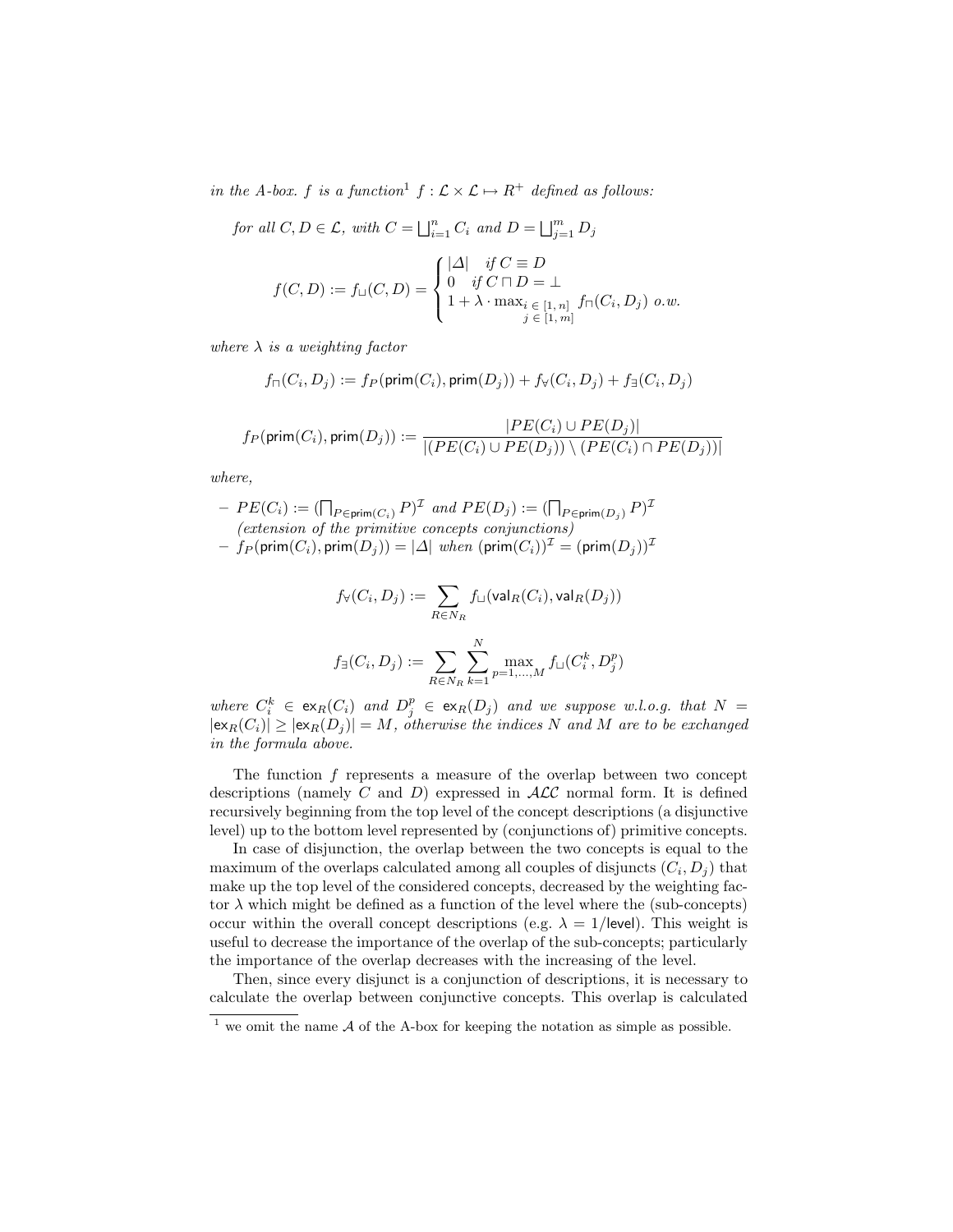as the sum of the overlap measure calculated on the parts that make up the conjunctive concept description. Specifically, a conjunctive form can have three different types of terms: primitive concepts, universal restrictions and existential restrictions. Since concept conjunction  $(\sqcap)$  is a symmetric operator by definition, it is possible to put together every type of restriction (occurring at the same level) so it is possible to consider the conjunctions of primitive concepts ( $\text{prim}(C_i)$ ,  $\textsf{prim}(D_i)$ , the conjunctions of existential restrictions and the conjunction of universal restrictions as specified in the definition of  $\mathcal{ALC}$  normal form.

Next, the amount of the overlap for the three different type of conjunction is defined. Particularly, the amount of overlap between two conjunctions of (negated) primitive concepts is minimal if the they do not share any individual in their extension. Conversely, if the two concepts share some individual the overlap between them is computed as a measure of the intersection of their extensions with respect to their union.

The computation of the overlap between, respectively, concept descriptions expressed by universal and existential restrictions is a bit more complex. Considering the conjunction of universal restrictions, it is worthwhile to recall that every such restriction is a single conjunction linked by respect to a different role (since it is possible to write  $\forall R.C \sqcap \forall R.D = \forall R.(C \sqcap D)$ ). Moreover, recall that the scope of each universal restriction is expressed in  $\mathcal{ALC}$  normal form. Thus, the amount of the overlap between two concepts (within the disjuncts  $C_i$  and in  $D_i$ , resp.) that are scope of a universal restriction w.r.t. a certain role R is given by the amount of the overlap between two concepts expressed in  $ALC$  normal form (computed by  $f_{\sqcup}$ , as reported above); of course, if no disjunction occurs at the top level, it is possible to regard the concept description as a disjunction of single term to which  $f_{\sqcup}$  applies in a simple way. Since we may have a conjunction of different concepts with universal restrictions, one per different role, the amount of the overlap of this conjunction is given by the sum of the overlap calculated for every universal restriction, rather than for every scope of a universal restriction. It is worth noting that, when a universal restriction on a certain role (say R) occurs in a disjunct (e.g. in  $C_i$ ), but no such restriction on the same role occurs in the other description (say  $D_j$ ), then we have that  $\text{val}_R(D_j) = \top$ .

Now we turn to analyze the computation of the amount of the overlap between two descriptions made up of conjunctions of existential restrictions. For the dissimilarity between existential restrictions, we may recur the notion of ex*istential mapping* [KM01]. Let us suppose  $N = |\exp(C_i)| \geq M = |\exp(D_i)|$ . Such a mapping can be defined as a function:

$$
\alpha: \{1, \ldots, N\} \mapsto \{1, \ldots, M\}
$$

If each element of  $\exp(C_i)$  and  $\exp(D_i)$  is indexed with an integer in the ranges  $[1, N]$  and  $[1, M]$ , respectively, then any function  $\alpha$  maps each concept description  $C_i^k \in \text{ex}_R(C_i)$  with every descriptions  $D_j^p \in \text{ex}_R(D_j)$ . Since each  $C_i^k$  (resp.  $D_j^p$ ) is in  $ALC$  normal form, it is possible to calculate the amount of their overlap using  $f_{\sqcup}$ . Fixed a role R and considered a certain  $C_i^k$  (with  $k \in [1, N]$ ), the dising  $j_1$ . Fixed a fole R and considered a certain  $C_i$  (with  $\kappa \in [1, N]$ ), the amount of the overlap between  $C_i^k$  and  $D_j^p$  (with  $p \in [1, M]$ ) is computed. We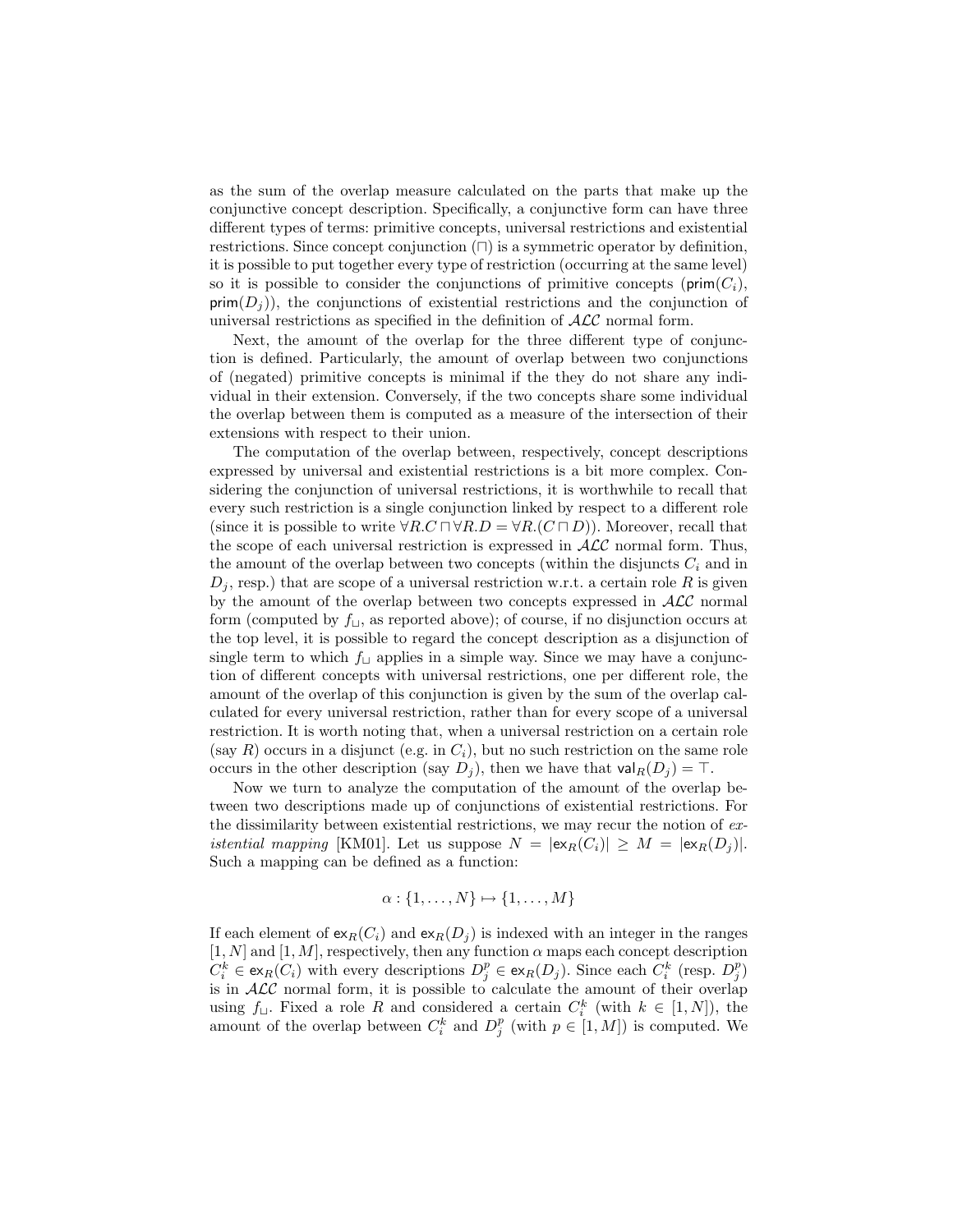are supposing that  $N \geq M$ , thus each existential restriction on role R is coupled with the one on the same role in other description scoring the maximum amount of overlap. These maxima are summed up per single role, then the sum is made also varying the role considered. In case of one role restriction on a certain role S is absent from either description then it is considered as the concept  $\top$ .

#### 4.2 A Dissimilarity Measure

After clarifying the definition of f function, its meaning in all of its components, it is possible to derive a dissimilarity measure from  $f$  as shown in the following.

**Definition 4.2 (dissimilarity measure).** Let  $\mathcal{L}$  be the set of all concepts in normal form in  $\mathcal{ALC}$  and let  $\mathcal A$  be an A-box with canonical interpretation  $\mathcal I$ . The dissimilarity measure d is a function

$$
d: \mathcal{L} \times \mathcal{L} \mapsto [0,1]
$$

defined as follows:

for all  $C = \bigsqcup_{i=1}^n C_i$  and  $D = \bigsqcup_{j=1}^m D_j$  concept descriptions in ALC normal form, let

$$
d(C, D) := \begin{cases} 1 & \text{if } f(C, D) = 0 \\ 0 & \text{if } f(C, D) = |\Delta| \\ 1/f(C, D) & \text{otherwise} \end{cases}
$$

where f is the function defined above.

The function d measures the level of dissimilarity between two concept in  $\mathcal{ALC}$  normal form using the function f that expresses the amount of overlap between the two concepts, say  $C$  and  $D$ . Particularly, if the overlap is minimal, i.e.  $f(C, D) = 0$ , then this means that there is no overlap between the considered concepts, therefore d must indicate that the two concepts are totally different, indeed  $d(C, D) = 1$ , i.e. it amounts to the maximum value of its range. If  $f(C, D) = |\Delta|$  this means that the two concepts are totally overlapped and consequently  $d(C, D) = 0$  that means that the two concept are undistinguishable, indeed d assumes the minimum value of its range. If the considered concepts have a partial overlap then their dissimilarity is lower as much as the two concept are more overlapped, since in this case  $f(C, D) > 1$  and consequently  $0 < d(C, D) < 1.$ 

An example is reported to clarify the usage of the dissimilarity measure:

*Example 4.1.* Let be C and D two concepts in  $\text{ALC}$  normal form and defined as follows:

 $C \equiv A_2 \sqcap \exists R.B_1 \sqcap \forall T.(\forall Q.(A_4 \sqcap B_5)) \sqcup A_1$ 

 $D \equiv A_1 \sqcap B_2 \sqcap \exists R.A_3 \sqcap \exists R.B_2 \sqcap \forall S.B_3 \sqcap \forall T.(B_6 \sqcap B_4) \sqcup B_2$ 

where  $A_i$  and  $B_j$  are all primitive concepts.

Now we calculate the amount of dissimilarity among the two concepts C and D; first, it is necessary to compute  $f(C, D)$ . Known that neither C nor D are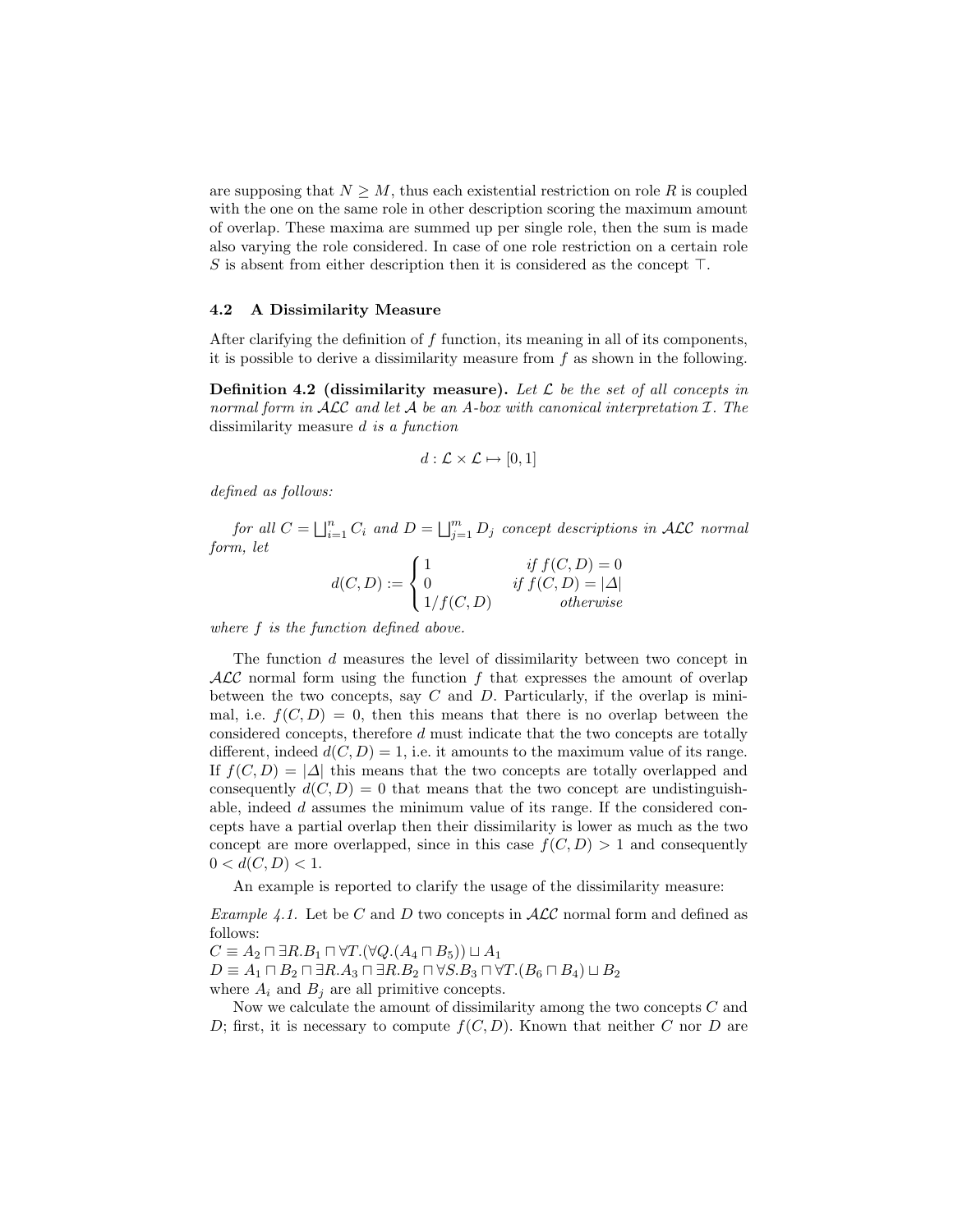semantically equivalent nor are inconsistent, the value of  $f$  is estimated as in the third case of its definition. Let us denote with  $C_1 := A_2 \sqcap \exists R.B_1 \sqcap \forall T.(\forall Q.(A_4 \sqcap$  $(B_5)$ ) and with  $D_1 := A_1 \sqcap B_2 \sqcap \exists R.A_3 \sqcap \exists R.B_2 \sqcap \forall S.B_3 \sqcap \forall T.(B_6 \sqcap B_4)$ . The computation of  $f$  is as follows

$$
f(C, D) = 1 + \lambda \cdot \max\{f_{\sqcap}(C_1, D_1), f_{\sqcap}(C_1, B_2), f_{\sqcap}(A_1, D_1), f_{\sqcap}(A_1, B_2)\}
$$

For brevity, we consider the computation of  $f_{\Box}(C_1, D_1)$ .  $f_{\Box}$  is computed as the sum of  $f_P$ ,  $f_{\forall}$ ,  $f_{\exists}$  i.e., respectively, f applied to primitive concepts, f applied to concepts in the universal restrictions,  $f$  applied to concepts in the existential restrictions.

Suppose that  $(A_2)^{\mathcal{I}} \neq (A_1 \sqcap B_2)^{\mathcal{I}}$ . Then:

$$
f_P(C_1, D_1) = f_P(\text{prim}(C_1), \text{prim}(D_1))
$$
  
=  $f_P(A_2, \{A_1, B_2\})$   
= 
$$
\frac{|PE(A_2) \cup PE(\{A_1, B_2\})|}{|(PE(A_2) \cup PE(\{A_1, B_2\})) \setminus (PE(A_2) \cap PE(\{A_1, B_2\}))|}
$$
  
= 
$$
\frac{|(A_2)^{\mathcal{I}} \cup (A_1 \cap B_2)^{\mathcal{I}}|}{|( (A_2)^{\mathcal{I}} \cup (A_1 \cap B_2)^{\mathcal{I}}) \setminus ((A_2)^{\mathcal{I}} \cap (A_1 \cap B_2)^{\mathcal{I}})|}
$$

In order to compute  $f_{\forall}$  it is necessary to note that there are two roles at the same level  $(T \text{ and } S)$ , thus the summation over the different roles consists of two terms. Besides, the role  $S$  occurs only in  $D_1$  and not in  $C_1$ , consequently  $val_R(C_1) = \top$ . Thus, in this case, we have:

$$
\begin{aligned} f_{\forall}(C_1,D_1) &= \sum_{R\in N_R} f_{\sqcup}(\mathsf{val}_R(C_1),\mathsf{val}_R(D_1)) = \\ &= f_{\sqcup}(\mathsf{val}_{\mathsf{T}}(C_1),\mathsf{val}_{\mathsf{T}}(D_1)) + f_{\sqcup}(\mathsf{val}_{\mathsf{S}}(C_1),\mathsf{val}_{\mathsf{S}}(D_1)) = \\ &= f_{\sqcup}(\forall Q.(A_4\sqcap B_5),B_6\sqcap B_4) + f_{\sqcup}(\top,B_3) \end{aligned}
$$

The computation of  $f_{\Box}(\forall Q.(A_4 \Box B_5), B_6 \Box B_4)$  and  $f_{\Box}(\top, B_3)$  is the same reported above.

Now, by the definition of  $f_{\exists}$ , it is necessary to note that here is only a single role  $R$ , so the first summation collapses in one element. Then the number of conjunctive descriptions with existential restrictions w.r.t. the same role  $(S)$ , are respectively  $N = 2$  and  $M = 1$ , so we would have to find the max in a singleton, which is a simple case. So, we have:

$$
f_{\exists}(C_1, D_1) = \sum_{k=1}^{2} f_{\sqcup}(\exp(C_1), \exp(D_1^k)) = f_{\sqcup}(B_1, A_3) + f_{\sqcup}(B_1, B_2)
$$

Also in this case, the computation of  $f_{\sqcup}$  is similar to the case reported above. In order to determine the dissimilarity value of  $C$  and  $D$  it is necessary to apply the same operations to the other elements and finally find the overlap. After that, the dissimilarity value can be computed straightforwardly by inverting the overlap.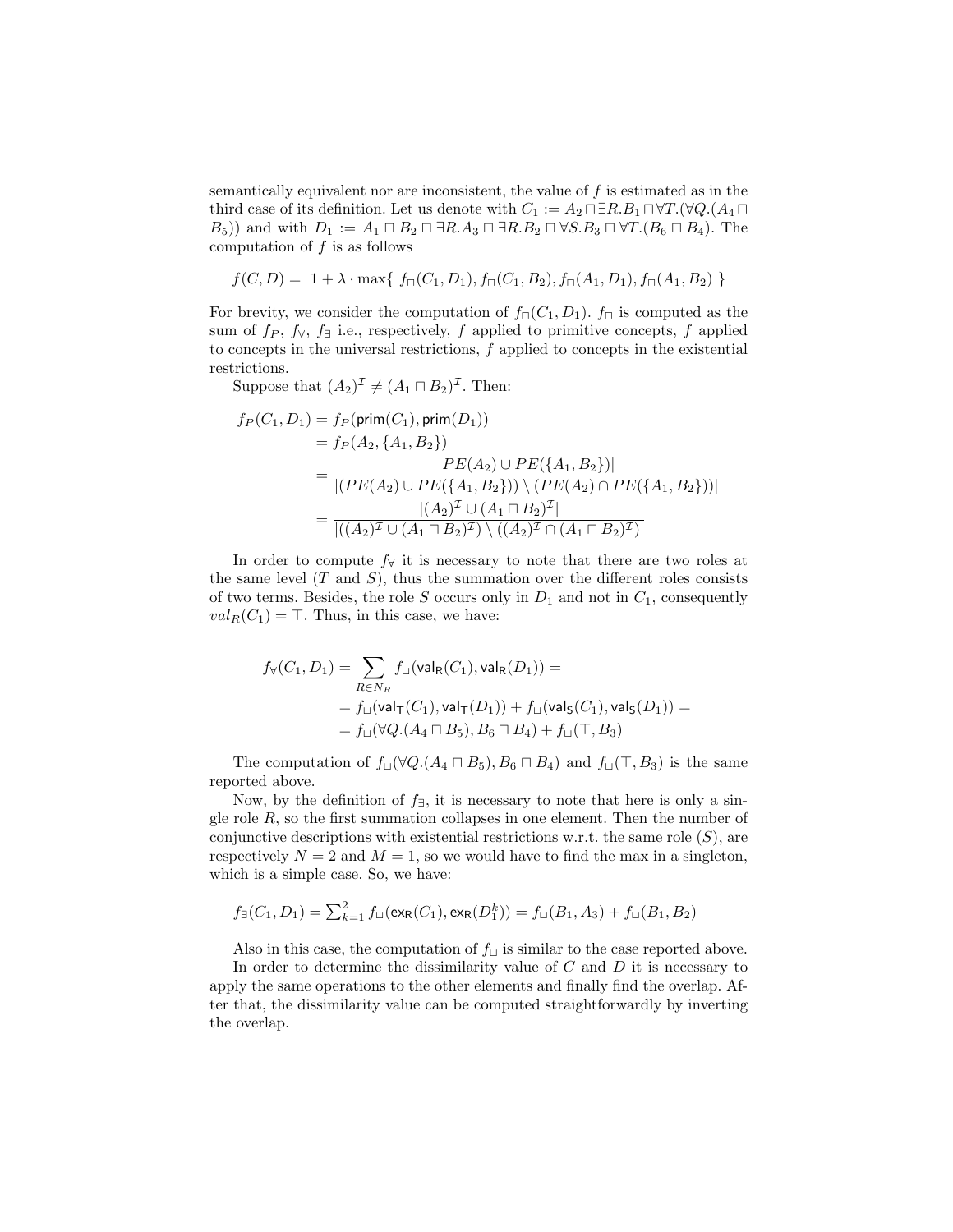### 4.3 Dissimilarity Measures for Individuals

The notion of *Most Specific Concept* MSC is commonly exploited for lifting individuals to the concept level. On performing experiments related to a similarity measure exclusively based on concept extensions [dFE05], we noticed that, resorting to the MSC, for adapting that measure to the individual to concept case, just falls short: indeed the MSCs may be too specific and unable to include other (similar) individuals in their extensions.

By comparing concept descriptions reduced to the normal form we have given a more structural definition of dissimilarity. However, since MSCs are computed from the same A-box assertions, reflecting the current knowledge state, this guarantees that structurally similar representations will be obtained for semantically similar concepts.

Let us recall that, given the A-box, it is possible to calculate the most specific concept of an individual a w.r.t. the A-box,  $\mathsf{MSC}(a)$  (see Def. 3.2) or at least its approximation  $\mathsf{MSC}^k(a)$  up to a certain description depth k. In the following we suppose to have fixed this  $k$  to the depth of the A-box, as shown in [Man00]. In some cases these are equivalent concepts but in general we have that  $\mathsf{MSC}^k(a) \sqsupseteq$  $MSC(a)$ .

Given two individuals a and b in the A-box, we consider  $\mathsf{MSC}^k(a)$  and  $\mathsf{MSC}^k(b)$  (supposed in normal form). Now, in order to assess the dissimilarity between the individuals, the d measure can be applied to these concept descriptions, as follows:

$$
d(a, b) := d(MSC^k(a), \mathsf{MSC}^k(b))
$$

Analogously, the dissimilarity value between an individual  $a$  and a concept description  $C$  can be computed by determining the (approximation of the) MSC of the individual and then applying the dissimilarity measure:

$$
\forall a: d(a, C) := d(MSC^k(a), C)
$$

These cases may turn out to be particularly handy in several tasks, namely both in inductive reasoning (construction, repairing of knowledge bases) and in information retrieval.

## 5 Discussion

In this section we intend to show that the function  $d$  presented in the previous section is really a dissimilarity measure and discuss some complexity issues related to its computation.

### 5.1 Properties of the Dissimilarity Measure

We prove that  $d$  function actually is a dissimilarity measure (or *dissimilarity* function [Boc99]), according to the following formal definition: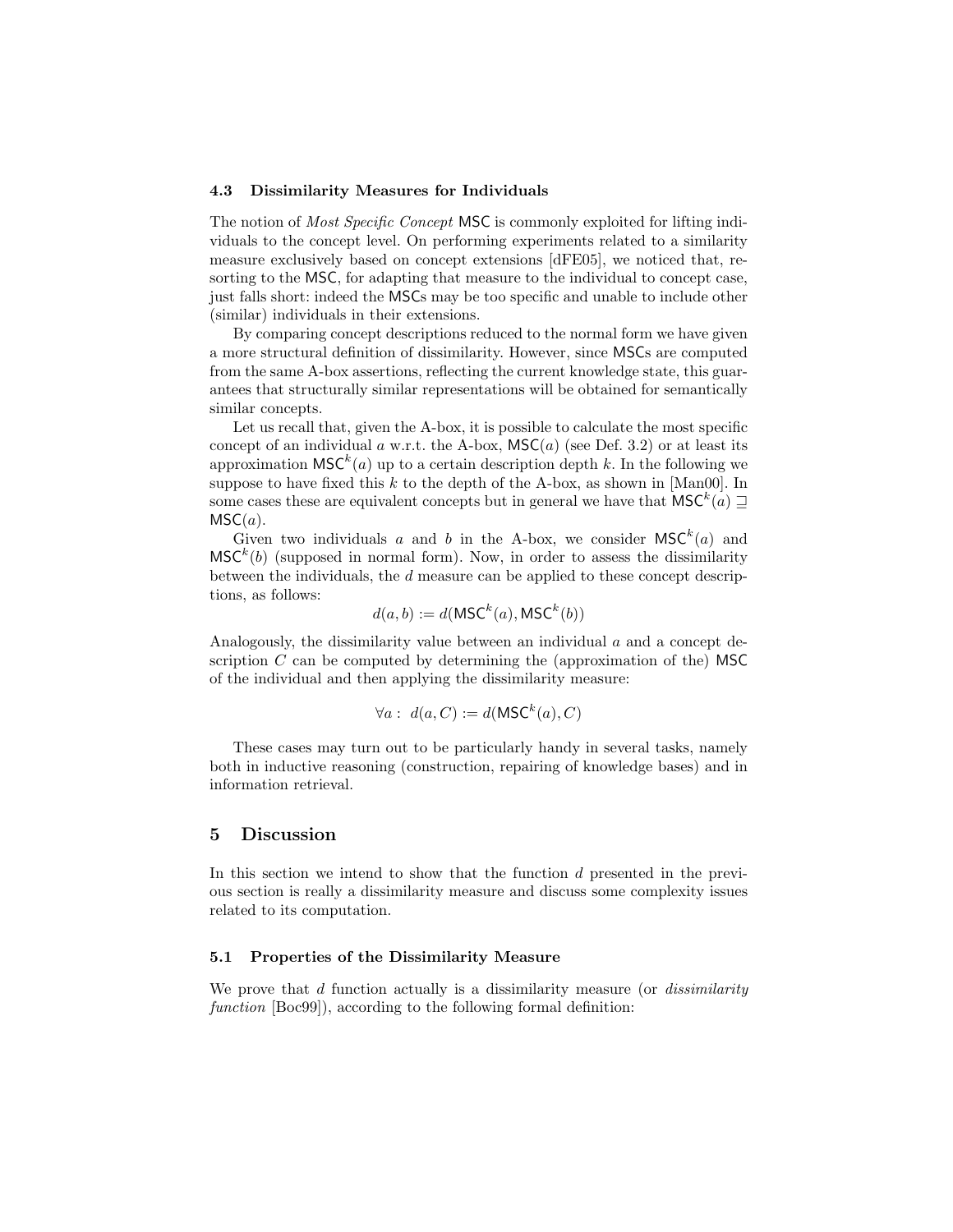Definition 5.1 (dissimilarity measure). Let S be a non empty set of elements. A dissimilarity measure for  $S$  is a real-valued function  $r$  defined on the set  $S \times S$  that fulfills the following properties:

1.  $r(a, b) \ge 0 \quad \forall a, b \in S$  (positive definiteness) 2.  $r(a, b) = r(b, a)$   $\forall a, b \in S$  (symmetry) 3.  $\forall a, b \in S: r(a, b) \geq r(a, a)$ 

**Proposition 5.1.** The function d is a dissimilarity measure for  $\mathcal{L} = \mathcal{ALC}/_{\equiv}$ .

Proof.

1. (positive definiteness)

trivial: by construction d computes dissimilarity by using sums of positive quantities and maxima computed on sets of such values.

2. (symmetry)

by the commutativity of the sum and maximum operators.

3.  $(\forall C, D \in \mathcal{L}: d(C, D) > d(C, C))$ 

By the definition of d, it holds that  $d(C, C) = 0$  and  $d(C, C') = 0$  if C is semantically equivalent to C'. In all other different cases,  $\forall D \in \mathcal{L}$  and D not semantically equivalent to D ( $C \not\equiv D$ ), we have:  $d(C, D) > 0$ 

#### 5.2 Complexity Issues

The computational complexity of our dissimilarity measure d is strictly related to the computational complexity of the function  $f$  defined above. Besides, our measure relies on some reasoning services namely subsumption and instancechecking (see Sect. 3), therefore its complexity depends on the complexity of these inferences too. In order to define the complexity of  $d$ , we distinguish three different cases descending from being d based on the definition of  $f(Compl(d))$  $Compl(f_{\sqcup})$  as in the following.

Let C, D be two concepts descriptions in normal form, with  $C = \bigsqcup_{i=1}^{n} C_i$ and  $D = \bigsqcup_{j=1}^m D_j$ :

Case 1: C and D are semantically equivalent. In this case only subsumption is involved in order to verify the semantic equivalence of the concepts. Thus

$$
Compl(d) = 2 \cdot Compl(\sqsupseteq)
$$

where  $Compl(\cdot)$  represents the complexity and  $\supseteq$  represents the subsumption operator

Case 2: C and D are not semantically equivalent and C and D are disjoint. In this case subsumption and conjunction are involved. Anyway, being the conjunction complexity constant in time, we have the same complexity of the previous case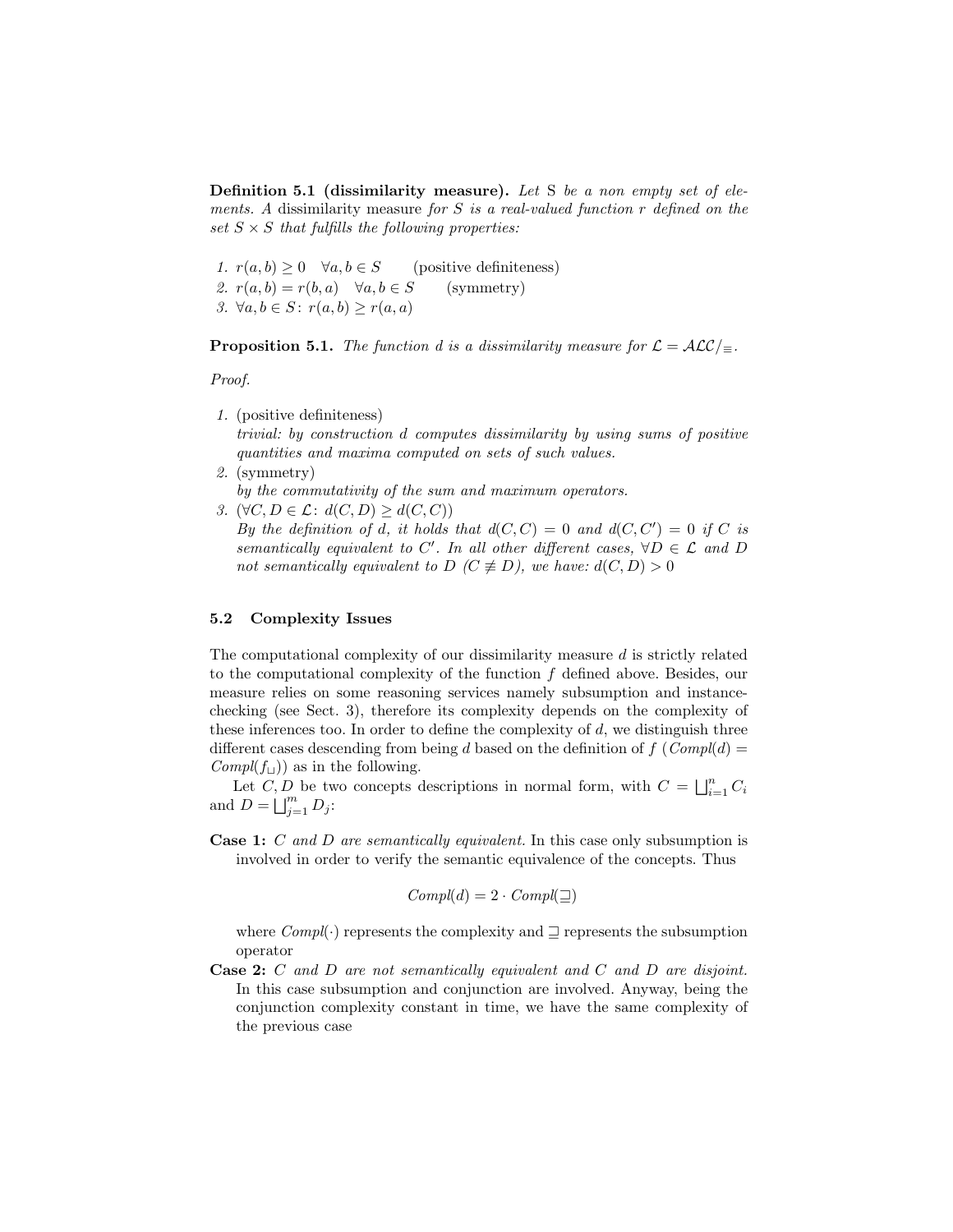Case 3: C and D are not semantically equivalent and C and D are not disjoint. In this case the complexity depends on the structure of the concepts involved. Particularly, it is necessary to calculate  $f_{\Box}$  for  $n \cdot m$  times; so the complexity is the following:

$$
Compl(d) = nm \cdot Compl(f_{\sqcap}) =
$$
  
= nm \cdot [Compl(f\_{P}) + Compl(f\_{\forall}) + Compl(f\_{\exists})]

Thus it is necessary to analyze the complexity of  $f_P$ ,  $f_{\forall}$ ,  $f_{\exists}$ In order to calculate  $f_P$  the most important operation is *Instance Checking* (IC) used for determining the concept extensions and there are two concepts involved. So we can conclude that:

$$
C(f_P) = 2 \cdot C(IC)
$$

The computation of  $f_{\forall}$  and  $f_{\exists}$  apply recursively the definition of  $f_{\sqcup}$  on less complex descriptions. Particularly,  $|N_R|$  calls of  $f_{\perp}$  are needed for computing  $f_{\forall}$  while the invocations of  $f_{\sqcup}$  needed for  $f_{\exists}$  are  $|N_R| \cdot N \cdot M$ , where  $N =$  $|\exp(C_i)|$  and  $M = |\exp(D_i)|$  as in Def. 4.1. So we have that:

$$
Compl(f_{\forall}) = |N_R| \cdot Compl(f_{\sqcup})
$$

$$
Compl(f_{\exists}) = |N_R| \cdot M \cdot N \cdot Compl(f_{\sqcup})
$$

At this point we can sum up the complexity of this case as follows:

$$
Compl(d) = nm \cdot [(2 \cdot Compl(IC)) ++ (|N_R| \cdot Compl(f_\sqcup)) ++ (|N_R| \cdot M \cdot N \cdot Compl(f_\sqcup))]
$$

These considerations show that the complexity of the computation of d strongly depends on the complexity of the instance-checking for  $\mathcal{ALC}$  which is P-space [BCM<sup>+</sup>03]. Nevertheless, in practical applications, these computations may be efficiently carried out exploiting the statistics that are maintained by the DBMSs query optimizers. Besides, the counts that are necessary for computing the concept extensions could be estimated by means of the probability distribution over the domain.

## 6 Conclusions and Further Developments

We have defined a measure of the overlap between concept descriptions expressed in  $\mathcal{ALC}$  and then we have derived a dissimilarity measure and showed how to apply it to cases involving individuals.

Particularly the overlap function is based on both on the semantics and on the structure of the concepts involved. It is semantic because it is grounded on the concept extensions, as retrieved from current A-box. It is structural because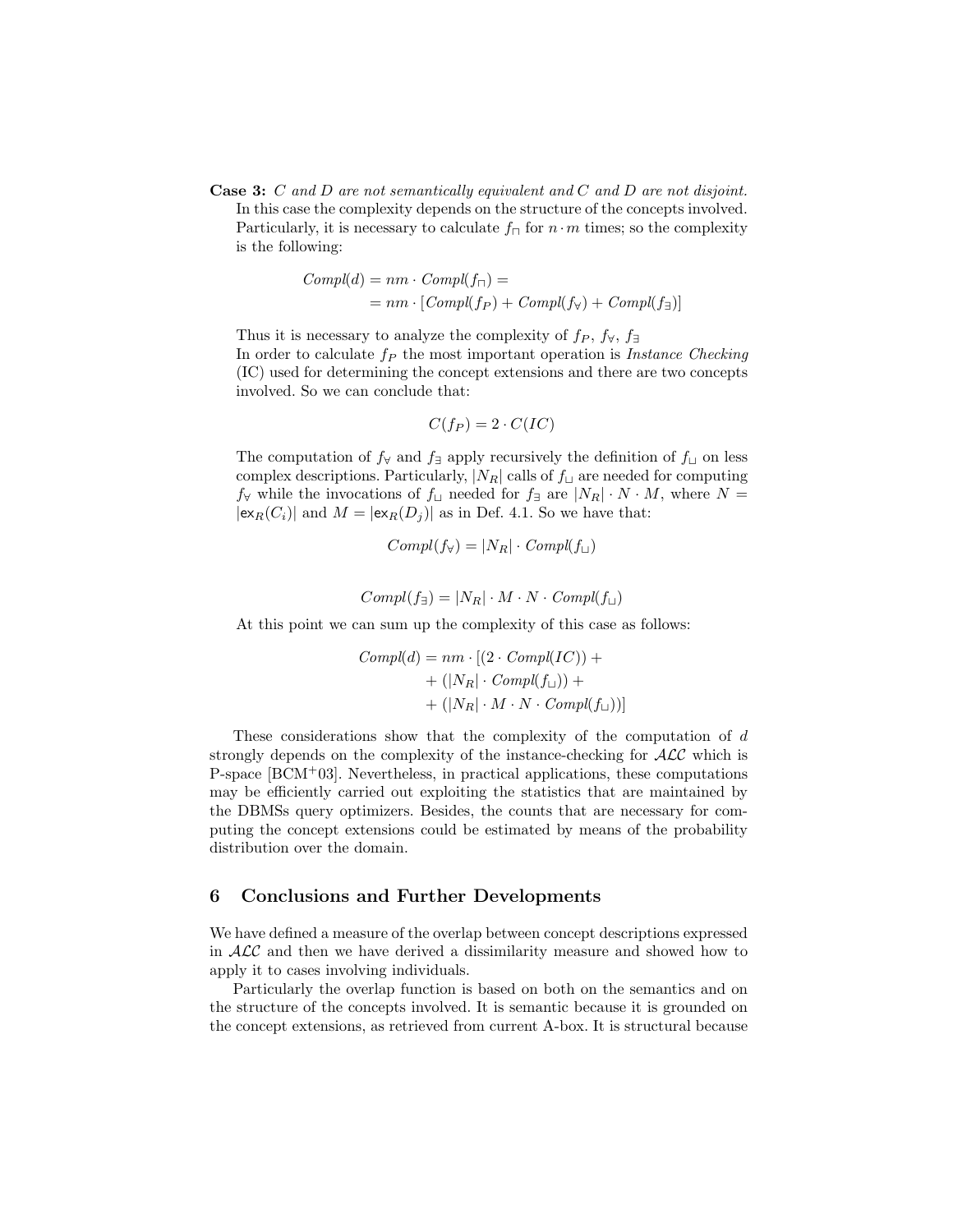the measure is determined by computing the overlap of the sub-concepts nested in the considered concepts. The importance on the overlap depends on the level of the sub-concepts (in the normal form); this is expressed by the use of a weighting factor  $\lambda$  which should be a function of this level. Nevertheless the importance of primitive concepts and restrictions are different, therefore we are currently investigating on an extension where different typologies of sub-concepts are differently weighted.

Similarity and dissimilarity measures turn out to be useful in several applications and for many tasks such as commonality-based information retrieval in the context of terminological knowledge representation systems (which is a relatively new applicative context [Man00]), the realization of semantic search engines, classification, case-based reasoning, clustering, etc. In particular, This is our ultimate goal. A dissimilarity measure that is applicable both between concepts and between individuals and between concept and individual is suitable for both agglomerative and divisional clustering algorithms.

These ideas are being exploited also for defining other forms of similarity measures, namely kernels for relational representations like DLs, thus allowing the exploitation of the efficiency of the support vector machines, for example.

# References

[BCM<sup>+</sup>03] F. Baader, D. Calvanese, D. McGuinness, D. Nardi, and P. Patel-Schneider, editors. The Description Logic Handbook. Cambridge University Press, 2003. [BHP94] M. W. Bright, A. R. Hurson, and Simin H. Pakzad. Automated resolution of semantic heterogeneity in multidatabases. ACM Transaction on Database Systems, 19(2):212–253, 1994. [Boc99] H.H. Bock. Analysis of Symbolic Data: Exploratory Methods for Extracting Statistical Information from Complex Data. Springer-Verlag, 1999. [BWH05] A. Borgida, T.J. Walsh, and H. Hirsh. Towards measuring similarity in description logics. In Working Notes of the International Description Logics Workshop, CEUR Workshop Proceedings, Edinburgh, UK, 2005. [CH94] W.W. Cohen and H. Hirsh. Learning the CLASSIC description logic. In P. Torasso, J. Doyle, and E. Sandewall, editors, *Proceedings of the 4th* International Conference on the Principles of Knowledge Representation and Reasoning, pages 121–133. Morgan Kaufmann, 1994. [CL73] C.L. Chang and R.C.T. Lee. Symbolic Logic and Mechanical Theorem Proving. Academic Press, San Diego, 1973. [dFE05] C. d'Amato, N. Fanizzi, and F. Esposito. A semantic similarity measure for expressive description logics. In A. Pettorossi, editor, Proceedings of Convegno Italiano di Logica Computazionale (CILC05), Rome, Italy, 2005. [GMV99] N. Guarino, C. Masolo, and G. Verete. Ontoseek: Content-based access to the web. IEEE Intelligent Systems, 3(14):70–80, 1999. [JC97] J. Jang and D. Conrath. Semantic symilarity based on corpus statistic and lexical taxonomy. In Proceedings of the International Conference on Computational Linguistics, 1997.